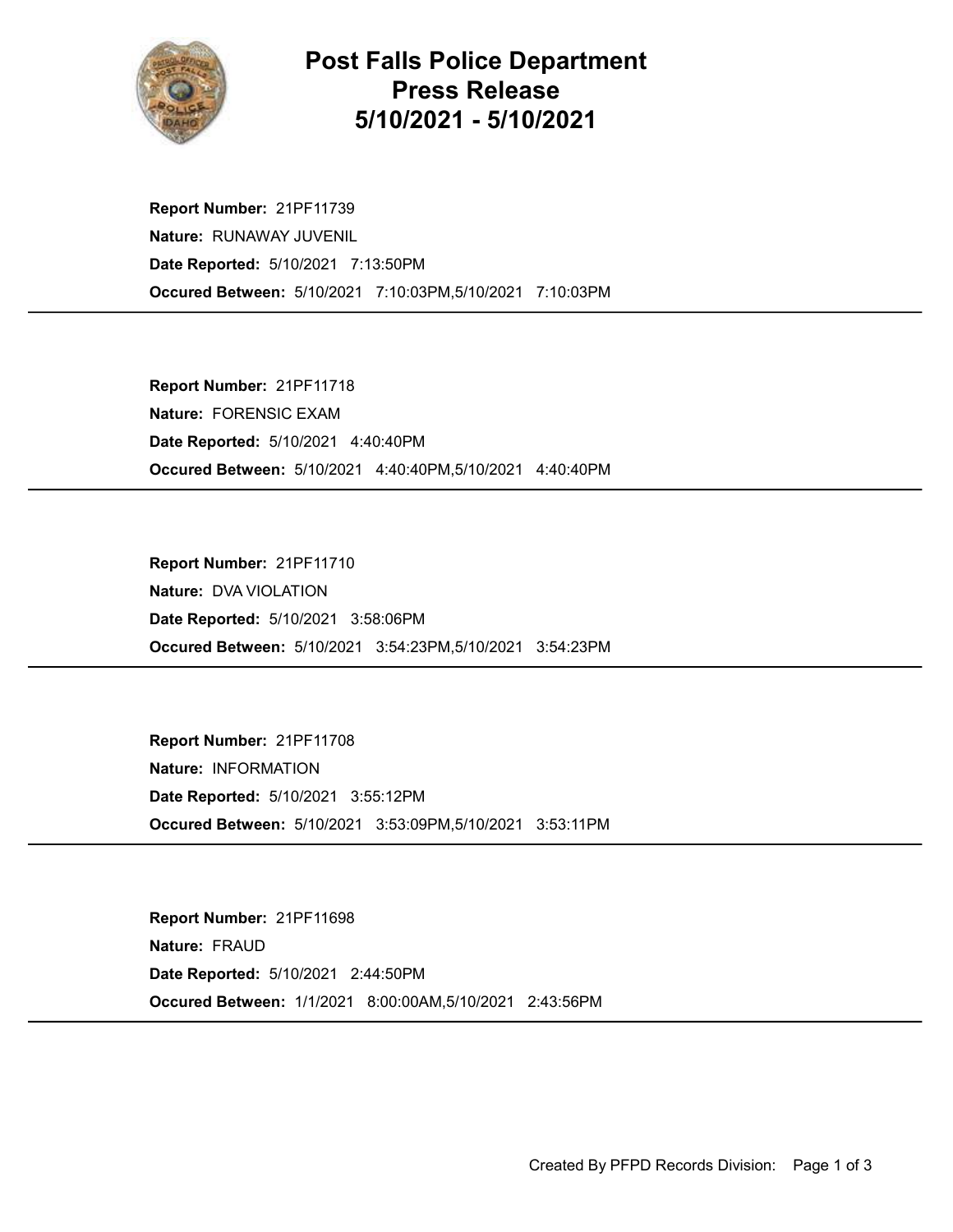Occured Between: 5/10/2021 2:12:28PM,5/10/2021 2:12:28PM Report Number: 21PF11691 Nature: DUI Date Reported: 5/10/2021 2:13:25PM

Occured Between: 5/10/2021 1:33:59PM,5/10/2021 1:33:59PM Report Number: 21PF11687 Nature: AGENCY ASSIST Date Reported: 5/10/2021 1:35:09PM

Occured Between: 5/10/2021 12:48:43PM,5/10/2021 12:48:45PM Report Number: 21PF11674 Nature: DISTURBANCE Date Reported: 5/10/2021 12:51:27PM

Occured Between: 5/10/2021 12:13:14PM,5/10/2021 12:13:14PM Report Number: 21PF11666 Nature: DEAD BODY Date Reported: 5/10/2021 12:13:40PM

Occured Between: 5/19/2021 12:12:54PM,5/19/2021 12:12:54PM Report Number: 21PF12736 Nature: INFORMATION Date Reported: 5/10/2021 12:12:54PM

Occured Between: 5/8/2021 8:00:00AM,5/9/2021 10:00:00PM Report Number: 21PF11654 Nature: FRAUD Date Reported: 5/10/2021 10:58:33AM